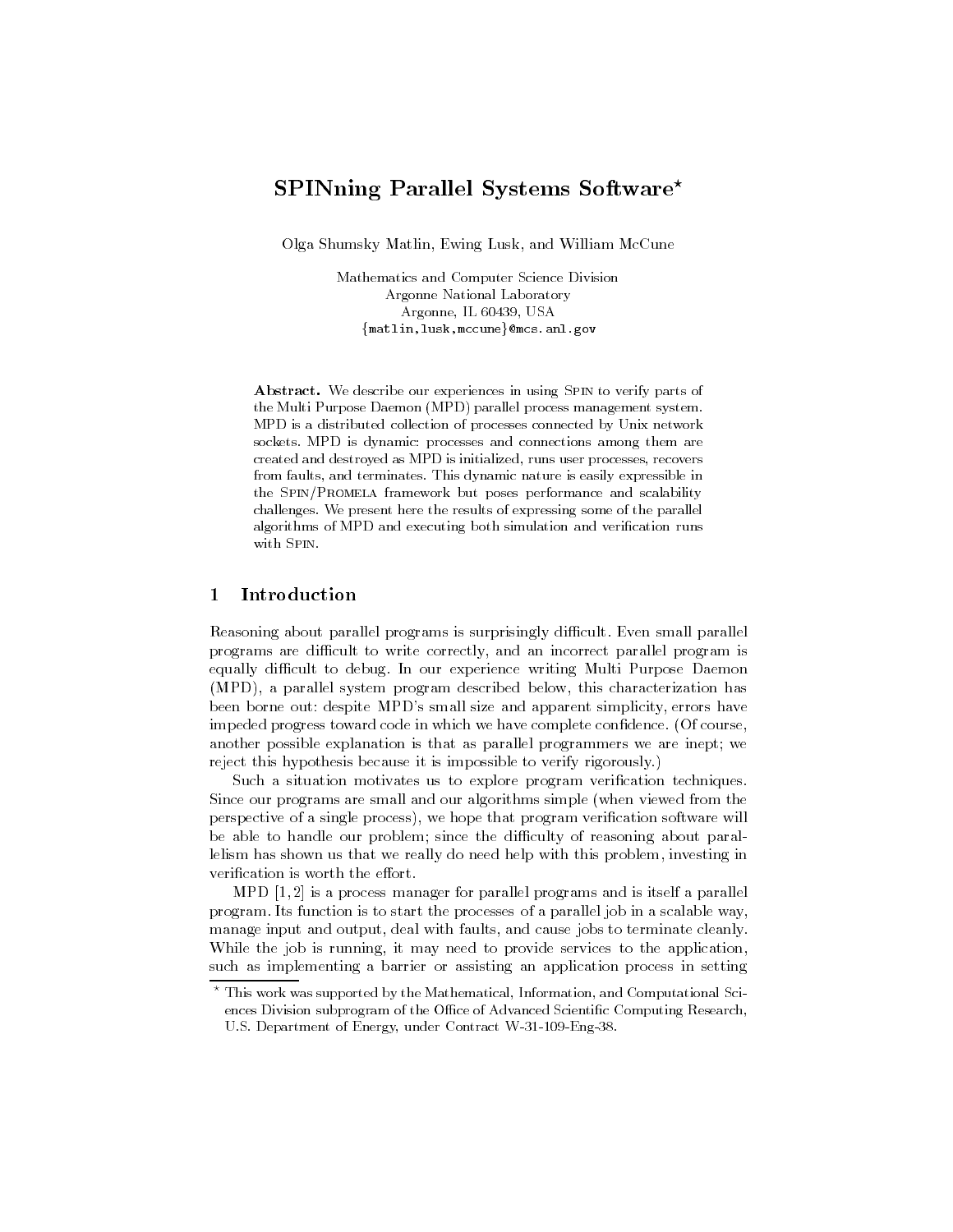up communication with another process in the job. MPD is the sort of process manager needed to run applications that use the standard MPI [11, 12] library for parallelism, although it is not MPI-specic. MPD is distributed as part of the portable and publicly available MPICH [4, 5] implementation of MPI.

Our first attempt [10] to use formal verification techniques to ensure correctness of MPD algorithms was based on the ACL2 [8, 9] theorem prover. While ACL2 provided a useful simulation environment, formulating desired properties of and reasoning about models of MPD algorithms proved difficult. Our second approach, described here, employs the model checker Spin [6, 7]. Our particular application is unusual in that the number of entities and the topology of the communication network can change over time. We also need to model a larger number of entities than many Spin applications do. In Section 4 we discuss the challenges that these properties provide to the Spin system.

In Section 2 we describe MPD in more detail and outline our method for modeling a distributed, dynamic set of Unix processes in PROMELA. In Section 3 we describe our experiences with this approach, which we believe shows potential benefits for the further development of MPD. In Section 4 we present the concrete results of specific verification experiments, and we conclude in Section 5 with a summary of the current project status and our future plans.

#### $\overline{2}$ Approach

To present what we want to verify and how we have gone about it, we describe here a few salient features of the MPD system. More details can be found in [1] and [2].

The MPD system consists of several types of processes. The daemons are persistent (may run for weeks or months at a time, starting many jobs), and there typically exists one daemon instance per host in a TCP-connected net work. Manager processes are started by the daemons to control the application processes (clients ) of a single parallel job and provide most of the MPD features. The daemons are connected in a ring. A console process is started by a user or another process to connect to the daemon ring and give it a command, such as mpirun to start a user parallel job. Separate managers for each user process, started by the daemons, support individual process environments for the user processes. The managers also connect themselves into a ring.

Exactly how the daemons are started or connected is not important, since the system provides a number of choices, and the process need not be particularly fast. A console command is started by the user, either interactively or under the control of a batch scheduler. The daemons spawn the managers, which use information given them by the daemons to connect themselves into a ring, then spawn the clients. The startup messages traverse the ring quickly, so most invocation of new processes and connecting takes place in parallel, leading to fast startup even for jobs involving hundreds of processes. The situation is as shown in Figure 1, where the clients may be application MPI processes. The vertical solid lines represent connections based on pipes; the remaining solid lines all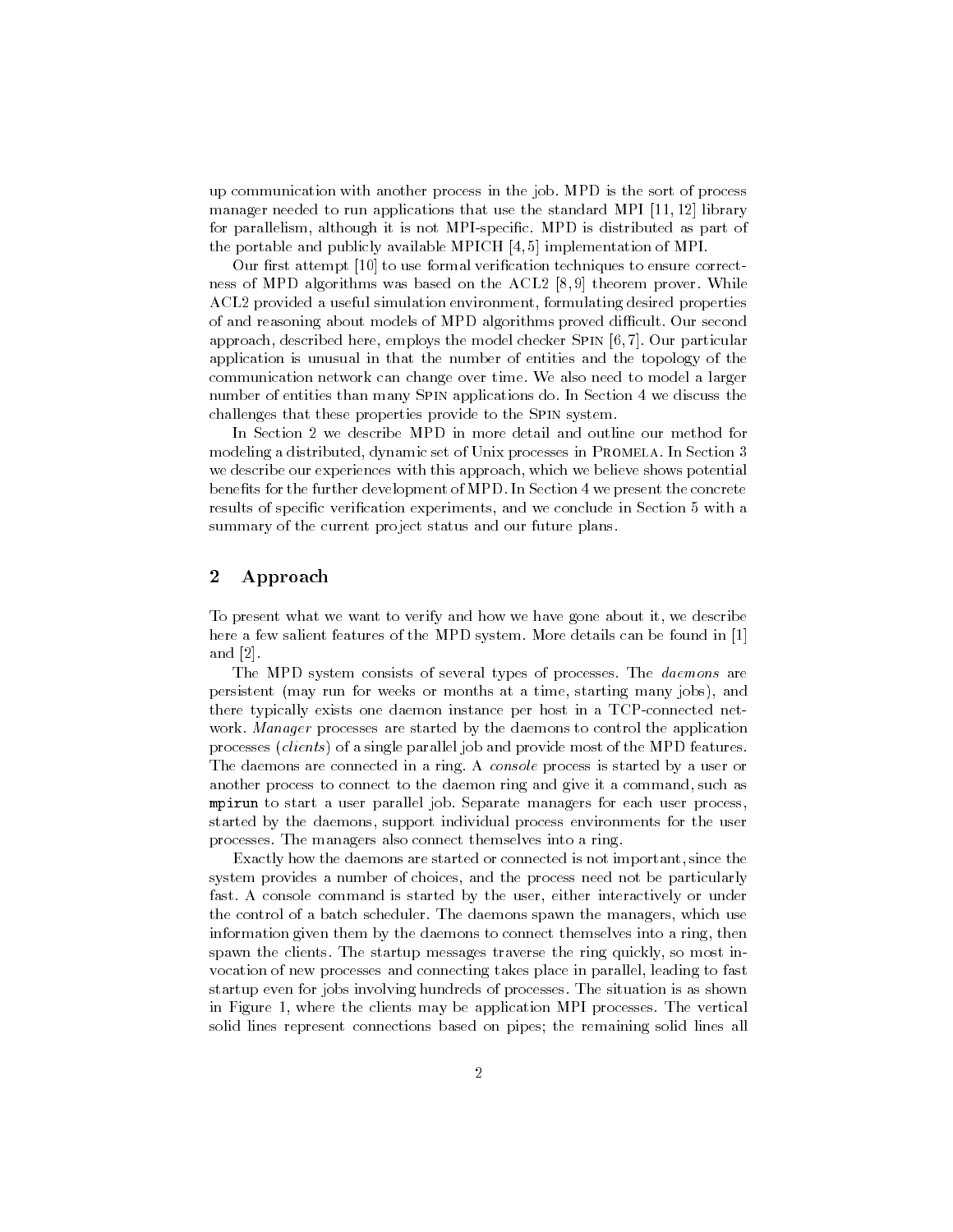

Fig. 1. Daemons with console process, managers, and clients

represent connections based on Unix sockets. The dashed lines represent the trees of connections for forwarding input and output, and the dotted lines represent potential connections among the client processes. The dot-dashed line is the original connection from console to local daemon on a Unix socket, which is replaced during startup by the network connection to the first manager.

An important feature of MPD for our purpose here is that the structure of the code for each of the three process types (daemon, manager, console) is essentially the same: after initialization, the process enters an essentially infinite loop, implemented by a Unix socket function select, which indicates which sockets have messages available. That is, most of the time, the process is idle. When a message arrives on one of its sockets from one of the processes it is connected to, it wakes up, parses the message, calls the appropriate handler routine to process the message, and re-enters the idle state by calling select again. The handler routine itself does a small amount of processing, typically resulting in the creation of new sockets or in the sending of messages on existing sockets. The logic of the distributed algorithms executed by the system as a whole, therefore, is contained primarily in the handlers. No individual message, received by one process, results in much activity. The individual handlers are typically implemented in a few lines, or at most a few tens of lines, of C code.

This structure allows us to treat the system as comprising three layers (see Figure 2). The top tier corresponds to the upper-level logic of the process (initialization, select loop, parsing and dispatching of incoming messages to handlers). This is sequential logic that we have condence in; hence, although we must model this part of each process in some way in PROMELA, the PROMELA model does not have to be faithful to the algorithms in this layer. The bottom layer corresponds to well-understood Unix operations on sockets. Again the code is sequential and not of particular interest. It is in the middle layer (the handlers) that the interesting parallel algorithms are expressed and the bugs appear.

Verification of the algorithms executed by different components of the MPD system is not the only goal of the project. Equally important and desirable is the ability to translate, possibly automatically, a verified PROMELA model to executable C code while preserving the verified properties of the model. Only the middle layer of the model has to be translated. Thus, in our PROMELA model of each type of process, we take considerable liberties with the top and bottom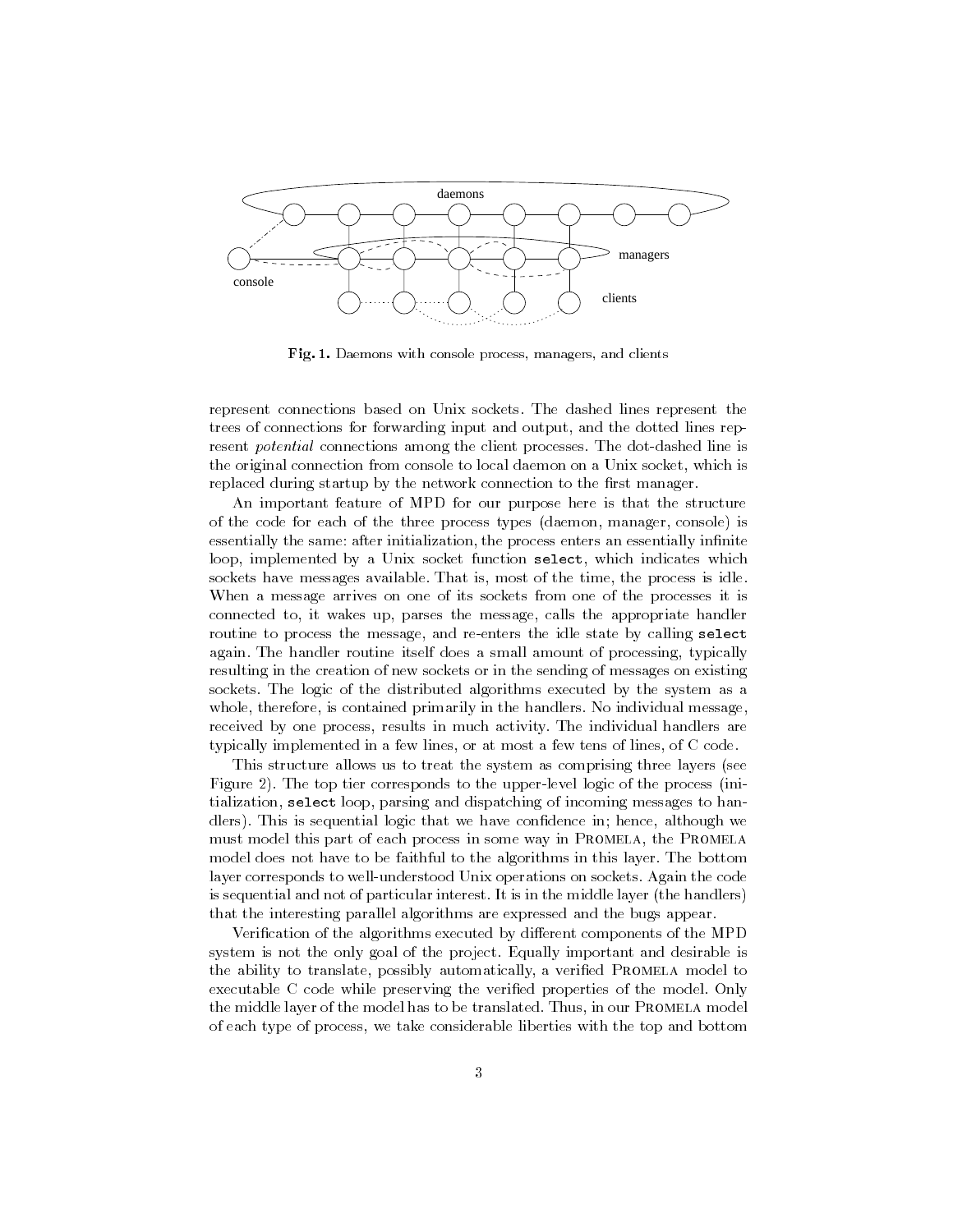Upper−Level Process Logic

Handlers

Lower−Level Unix Operations

Fig. 2. Layers of code in MPD

layers, but we wish the Promela code for the middle layer (the handlers) to be directly translatable into C or the scripting language Python. Our current implementation of MPD is in C.

### 2.1 Modeling Components of the MPD System

Components of the MPD system map naturally to PROMELA entities: a proctype is defined for each different MPD process type; individual daemon, manager, console, and client processes correspond to active instances of the corresponding proctypes; sockets map to channels; and messages that are read and written over the sockets correspond to messages traveling on the channels. Our models of individual process types preserve the three-layer structure (Figure 2) of executable MPD code for clarity, readability, and modularity and also to facilitate the translation of veried handler algorithms to executable code.

The top tier of the model typically contains the start-up logic of a particular MPD algorithm followed by a mechanism for sampling and processing the attached channels. The middle tier corresponds to a collection of handlers that define the set of message types permitted for each type of communication link as well as the behavior of the process in response to each message type. The lowest tier consists of a Promela-based implementation of the Unix socket primitives. Note that an MPD programmer relies on the predefined functionality of the socket processing functions but does not implement the primitives. Creating a PROMELA library of Unix socket primitives allows us to (1) hide the details of the socket model from both the verification and translation to the executable  $code, (2)$  interchange, if need be, different models of sockets without changing the remainder of the model, and (3) reuse the socket model in verication of independent MPD algorithms.

# 2.2 Modeling Unix Sockets

A Unix socket is an endpoint of a bidirectional communication path between two processes. In MPD, sockets are manipulated when a connection between two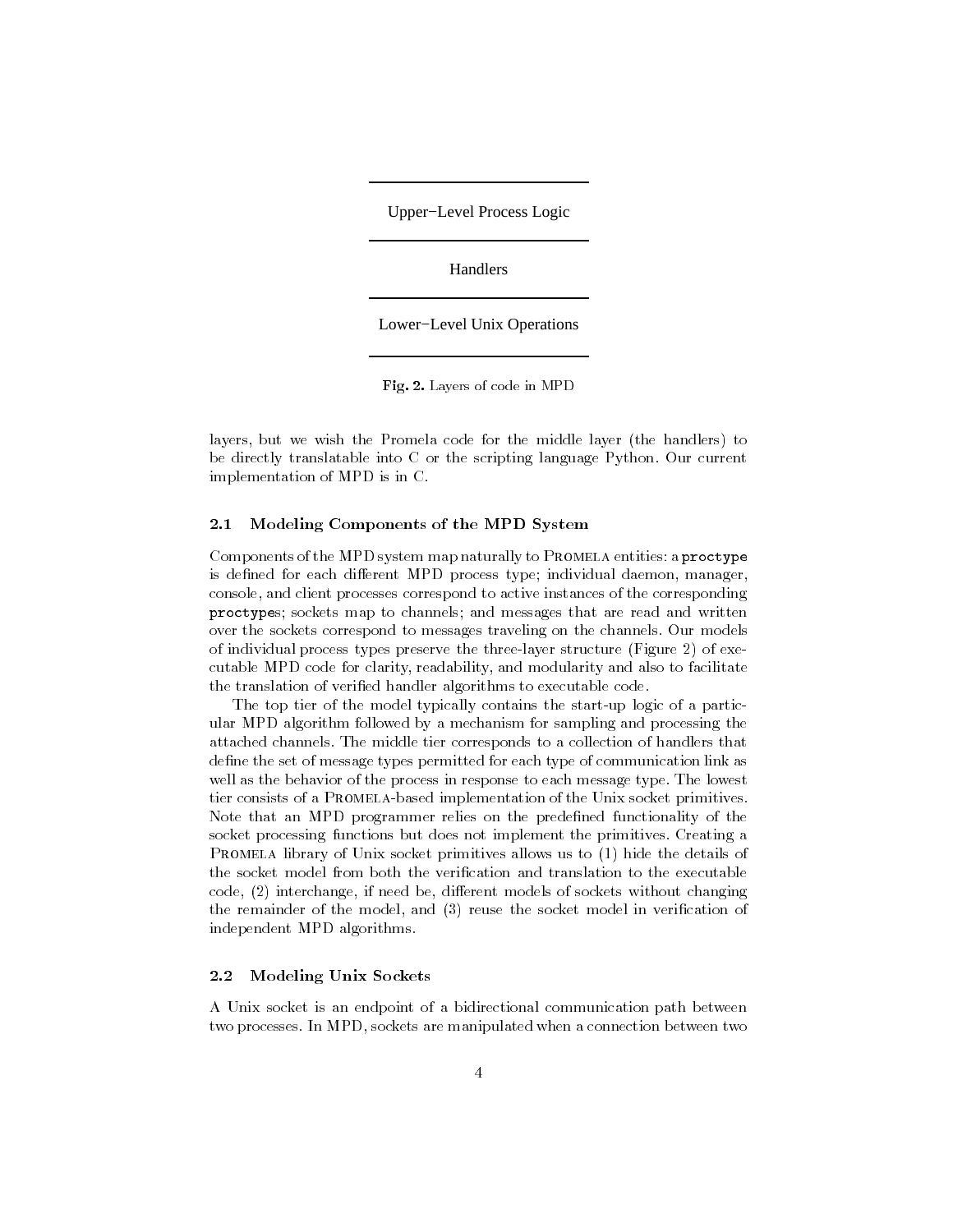

Fig. 3. Connected MPD processes



Fig. 4. Example state of the socket array

processes is established or destroyed. Correct operation of some MPD algorithms depends on correct allocation and manipulation of sockets, while other MPD algorithms assume a static system of processes and communication links between them. Our objective is to model sockets efficiently to support verification of both types of MPD algorithms.

An MPD process runs on top of an operating system, which provides (among other services) the implementation of sockets and their handling. We must model the sockets, but we do so without creating a model of the operating system. In fact in our model, the operating systems of the hosts on which MPD processes execute are combined into a single implicit global operating system. The only explicit manifestation of the operating system is the socket descriptor structure described below. In the model, the functionality of the operating system is hidden inside the socket library, and its tasks are handled directly by the MPD processes.

A Unix socket is referenced by a file descriptor (fd) and represents a buffer for reading and writing messages. Our PROMELA model of a socket consists of a channel and a three-part record that describes how the particular socket should be used. A model of an MPD algorithm contains an array of channels and an array of socket descriptor structures. The first field of the socket descriptor structure references the fd at the other endpoint of the connection. The second field identifies a process that has an exclusive privilege to read from, write to, and deallocate the socket. The third field is a flag that indicates whether the socket has been allocated to a particular process and, if so, how it can be used. Outside the context of MPD, the usage flag need indicate only whether the socket is free or allocated. However, since the model is created specically for use with MPD, the flag field of the socket descriptor structure is also used to denote how the socket is used by an MPD process. For example, when a ring of MPD processes is established, sockets corresponding to the right-hand side of the correction are processed differently from the sockets on the left. Figure 3 shows two connected MPD processes. Figure 4 shows the corresponding state of an array of socket descriptors as well as one unallocated socket.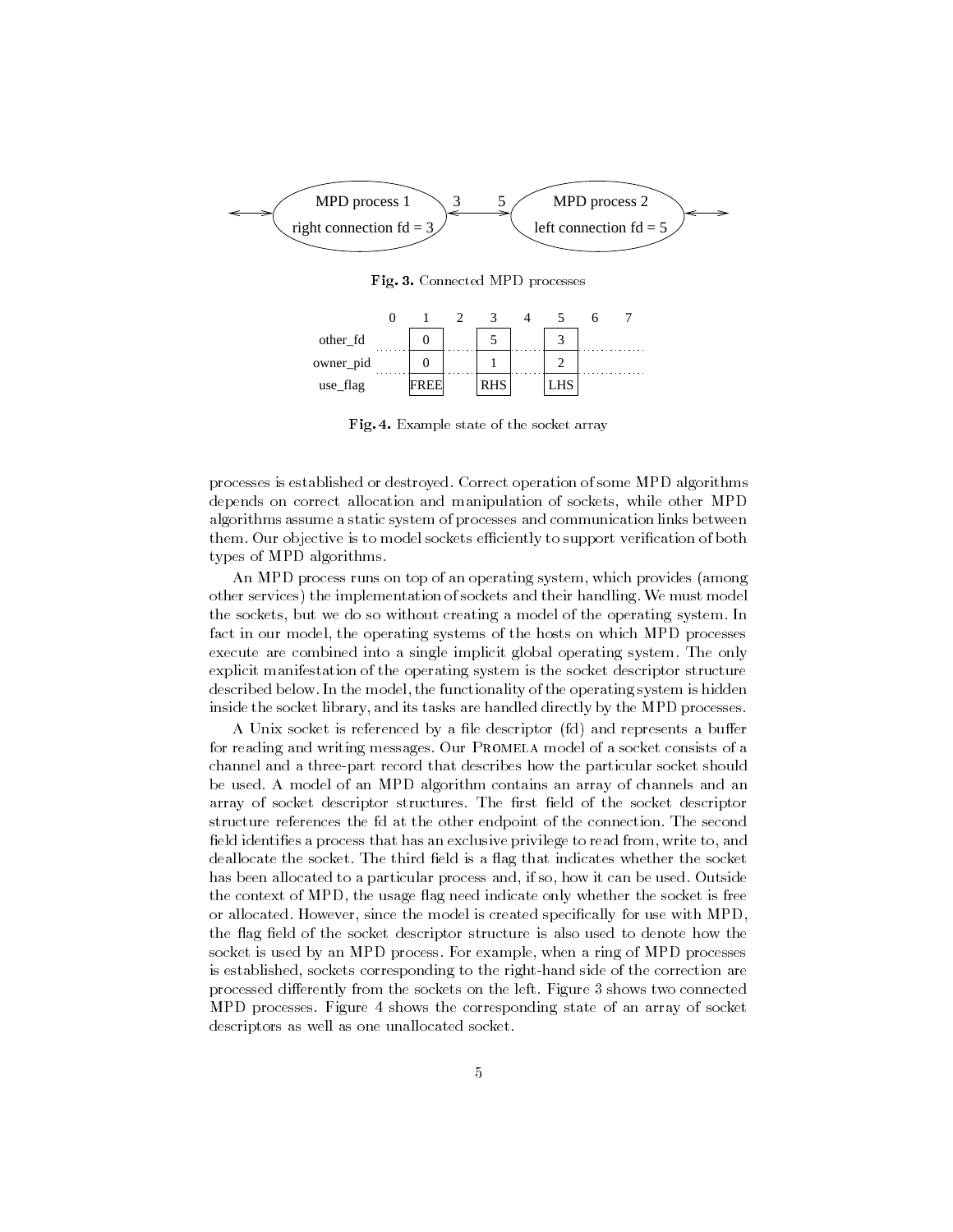The following Unix sockets primitives have been modeled in accordance with their defined functionality  $[14]$ : connect, accept, close, read, and write. Other sockets primitives, such as socket, bind, and listen, are not explicitly modeled but are implied in the model. Select is used only in the top tier of the MPD process. We include a model of select in the socket library, but its implementation is greatly influenced by the specific way in which the function is used by MPD algorithms. The modeled socket functions, defined as inline PROMELA functions of the same name, serve as an interface between the bottom and middle tiers of the model. Below is an excerpt of the socket library together with the definitions of the channels and socket descriptor structure. Definitions of self-explanatory functions and macros are omitted.

```
chan connection[CONN_MAX] = [QSZ] of {msg\_type};typedef conn_info_type {
  unsigned other_fd : FD_BITS;
  unsigned owner_pid : PROC_BITS;
 unsigned use_flag : FLAG_BITS;
  };
conn_info_type conn_info[CONN_MAX];
inline read(file_desc, message)
Ŧ.
{\bf r} and {\bf r}connection[file_desc]?message;
\mathcal{L}}
inline write(file_desc, message)
Ŧ
\sim \sim \simconnection[conn_info[file_desc].other_fd]!message;
 fd_select_check(conn_info[file_desc].other_fd)
\mathcal{L}}
inline close(file_desc)
{
   IF /* other side has not been closed yet */
   :: (conn_info[file_desc].other_fd != INVALID_FD) ->
      set_other_side(conn_info[file_desc].other_fd,INVALID_FD);
      fd_select_check(conn_info[file_desc].other_fd)
  FI;
   deallocate_connection(file_desc)
}
inline connect(file_desc, lp)
{
   allocate_connection(j); /* server's connection */
```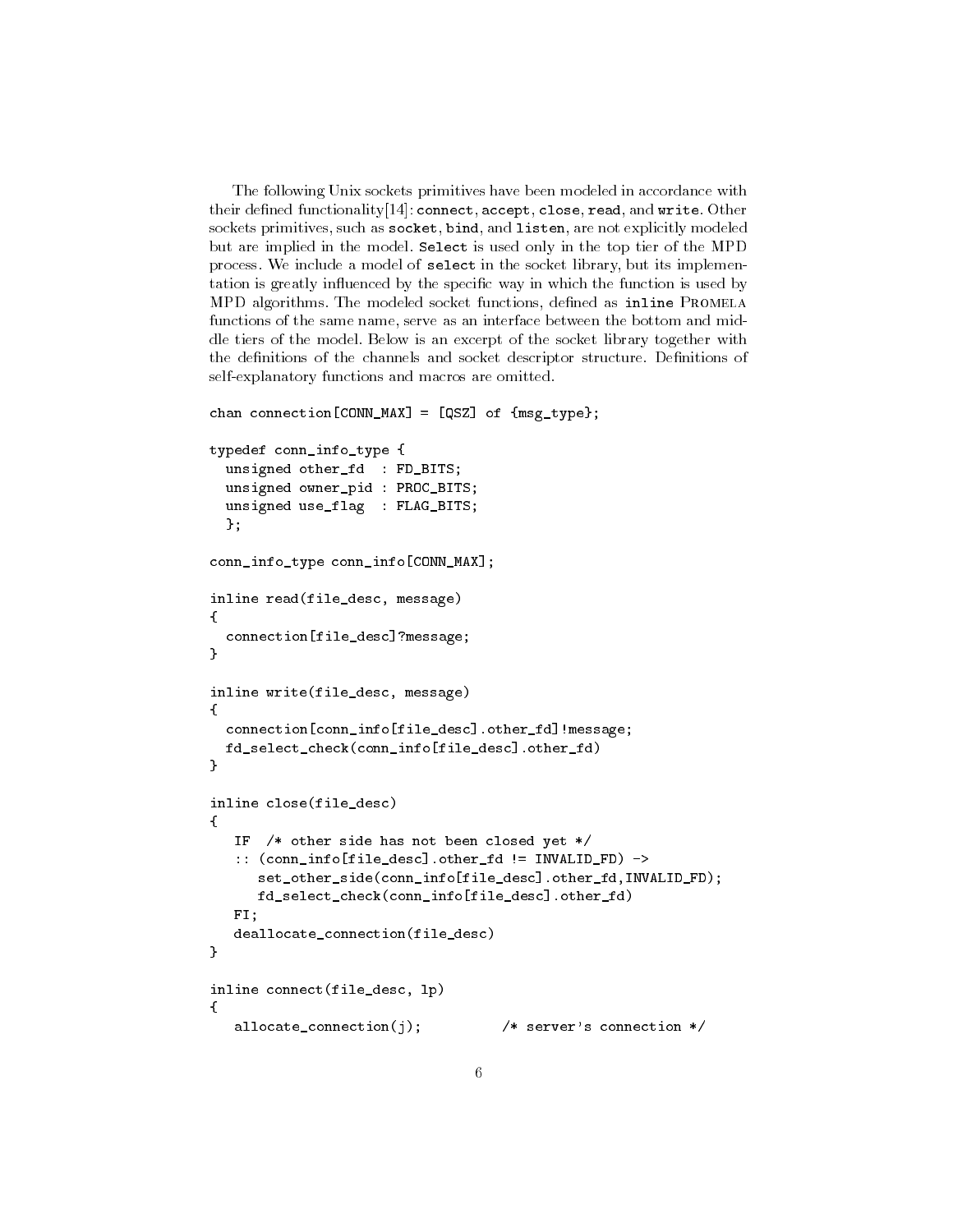```
set_owner(j, lp);
   set_handler(j, AWAIT_ACCEPT);
   allocate_connection(file_desc); /* client's connection */
   set_owner(file_desc, _pid);
   set_other_side(j, file_desc); /* relate connections */
   set_other_side(file_desc, j); /* to each other */
   lp_select_check(lp)
\mathbf{L}}
inline accept(file_desc)
\mathbf{f}{
  file_desc = 0;
  do
   :: (file_desc >= CONN_MAX) ->
      assert(0) /* block if no connect was made */:: (readable_lp(file_desc,_pid)) ->
      set_handler(file_desc, NEW);
     break
   :: else ->
      file_desc = file_desc + 1
   o d
\mathcal{L}}
```
Notice that  $read(fd)$  and  $write(fd)$  operate on different sockets. The reading operation amounts to receiving a message from the connection[fd] channel, while the writing operation places the message on the other buffer of the connection, which is pointed to by the other  $fd$  field of conninfo $[fd]$ . This approach ensures that the connection is truly bidirectional and that the two processes at the endpoints of the connection can read and write independently. Connect and accept are companion operations. To establish a connection, a client process connects to a listening port on the server process. To complete the connection, the server must accept the connection request from the client. In the model, the client allocates both sockets of the connection and sets the use flag of the server's socket to AWAIT ACCEPT. The accept operation then locates the socket with the set flag. In Unix, an accept will block if executed before a connect is issued. The Promela model also implements this behavior. Finally, the close operation deallocates the socket. When a close is issued in Unix, the process on the other side of the connection essentially sees an EOF on the corresponding socket. To simulate the behavior in PROMELA, the model of the close operation sets the other fd of the remaining part of the connection to an invalid value. Write, connect, and close operations contain references to  $\{fd,1p\}$  select check functions, which are helper functions to the select operation. They set a bit for the owner process of the connection, indicating that the process can leave the idle state and do some processing in response to received messages or other set flags. The select function blocks until the bit is set.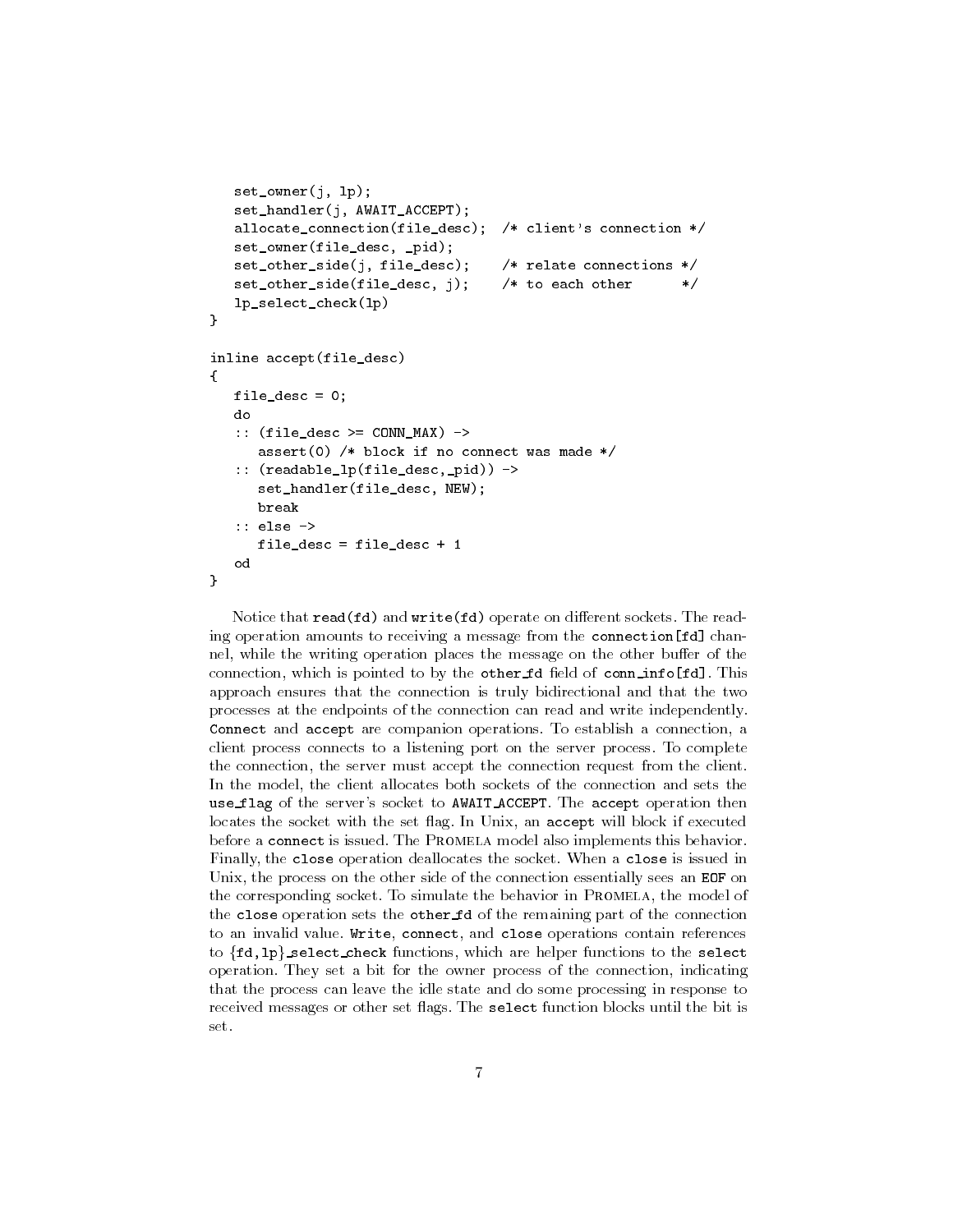#### 2.3 The Road Not Taken

One may model the MPD system in many ways. We are fully prepared for the possibility that as this project progresses and we model other kinds of MPD algorithms, our model will change. The three-layered approach allows us to make dramatic changes in different levels of the model without affecting the remainder of the model. We experimented with several different models of the MPD system and came to the following conclusions.

While it is tempting to model the operating system explicitly and to hide the manipulation of the sockets inside such a model, doing so goes against the methodology of Spin/Promela model construction. An explicit model of the operating system produces a process that simply forwards messages between daemons, managers, clients, and consoles, resulting in a rapid explosion of the state space.

One can model the socket operations by sending explicit messages. For example, a connect can result in a message that is consumed by the corresponding accept. A close operation can send a special eof message on the other end of the connection, if it is still open. The select operation may be viewed as a message whose parameters include references to sockets, which should be sampled for messages. The select would return when a response message is received. The parameters of the response message could contain the references to the sockets that in fact have messages that are ready for consumption. After experi menting with such an approach, we decided that the model should contain only those messages that represent explicit communication between MPD processes, while communication that occurs between the host operating systems should be represented by other means, such as setting and resetting of flags.

# 3 Early Experiences with Modeling and Verification

This is our first SPIN project. Initial efforts concentrated on investigating applicability of the Spin-based approach to our problem. We experimented by constructing different models of Unix sockets and different models of MPD algorithms and attempting verification of these models. These efforts resulted in an early success in demonstrating that a proposed MPD algorithm was incorrect.<sup>1</sup>

# 3.1 A Buggy Algorithm for Creating a Daemon Ring

Establishment of a ring of daemons, the first step of the MPD system, and maintenance of the ring are central to the operation of MPD. Informally, daemon ring creation proceeds as follows. The initial daemon establishes a listening port

<sup>1</sup> Admittedly, our focus at the time was on learning Spin and Promela and not on development of MPD algorithms. Had we been concentrating on the latter topic, the rather obvious error we discovered with Spin's aid probably would have been found during early stages of design. Nonetheless, we view the experience as evidence of the usefulness of the Spin-based approach to verication of MPD algorithms.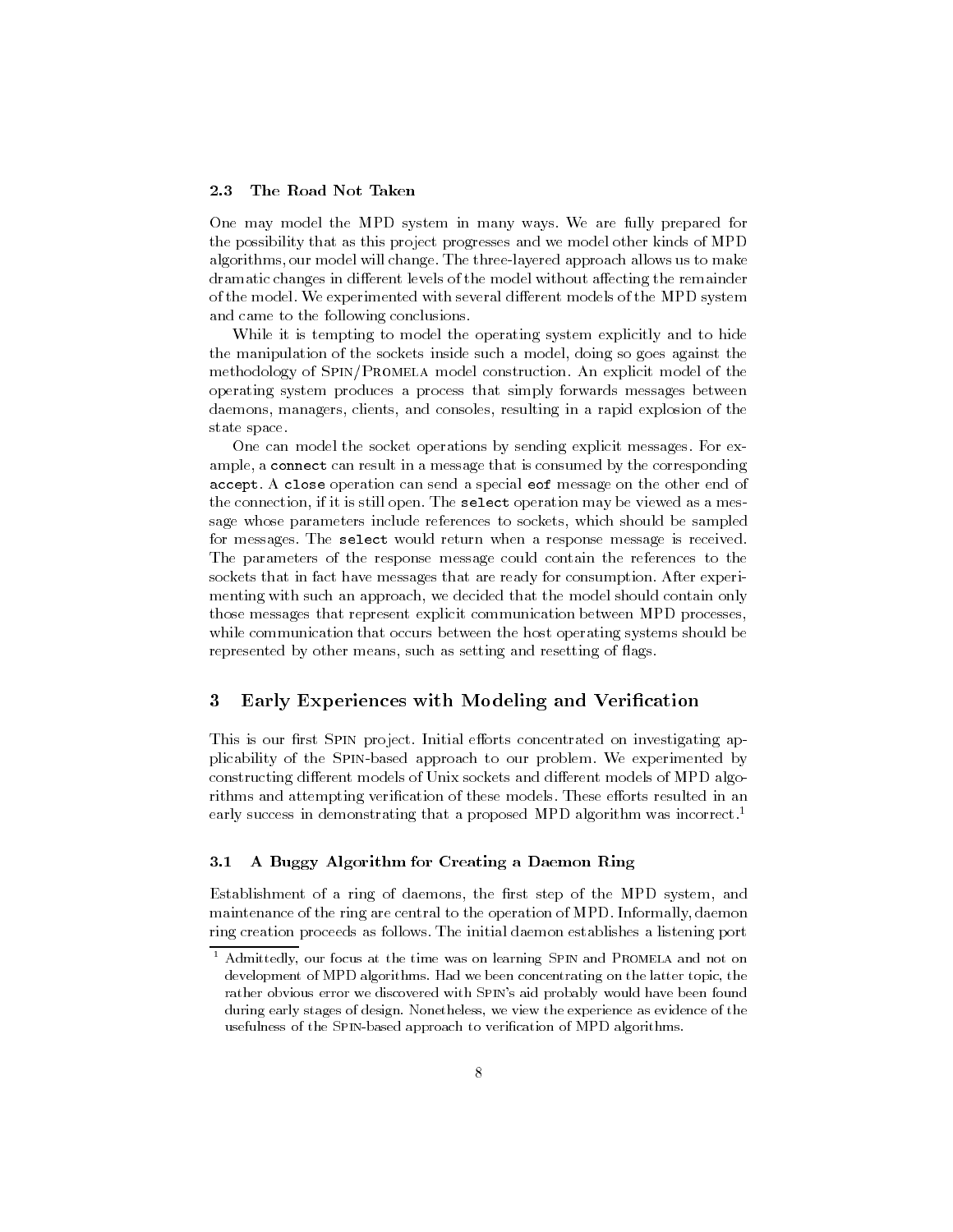

Fig. 5. Ring insertion

to which subsequent connections are made. The daemon connects to its own listening port, creating a ring of one daemon. The listening port of the first daemon and the name of the host processor are queried from the console. The desired number of daemons is then initiated and directed to enter the ring by connecting to the first daemon. Figure 5 shows the result of inserting a new daemon into an existing ring. Upon completion of the insertion the old connection between daemons on the right and left of the new daemon is disconnected (shown in the figure by the dashed line). Note that in the special case of insertion into a ring of one daemon, the daemon plays both the left and the right roles.

Initially we modeled an algorithm that allowed new daemons to enter the ring sequentially. Figure 6 presents the algorithm as a message sequence chart. The new daemon is supplied with the information it needs to initiate a connection the daemon D-left, so identified because it will end up as the left-hand side neighbor of the new daemon. The connection is accepted by  $D$ -left. The new daemon then queries the *D-left* daemon about the coordinates of its right-hand side neighbor. As no information about the state of the ring is kept by the daemons in this algorithm, D-left queries D-right for its listening port number and the name of the host. D-right returns the requested information, which is then forwarded to the new daemon. The new daemon declares itself the new right-hand side neighbor of D-left, which replaces its existing right-hand side connection with the connection to  $D\text{-}new$ . The old connection is closed. The new daemon continues to enter the ring by connecting to D-right using the coordinates it received in the rhs\_info\_return message from  $D$ -left. The connection is accepted, and the new daemon declares itself the new left-hand side of D-right, which closes the remaining endpoint of the old connection.

MPD design requirements, however, mandate that several ring insertion commands can be issued simultaneously. Moreover, an MPD process can be blocked only by a select. (The second requirement is fullled if there are no blocking read statements within the body of any handler.) Our sequential algorithm exhibits neither of the mandated properties. The algorithm assumes that the sequence of messages rhs\_info\_request, ..., new\_rhs is not interrupted, that is,  $D$ -new sends an rhs\_info\_request message and blocks until it receives the rhs\_info\_return message.  $D$ -left is similarly blocked upon sending the rhs\_info\_return message until the receipt of the new\_rhs message. If the algorithm is changed so that daemons are blocked only by a select and several new daemons simultaneously enter the ring, an erroneous execution scenario is possi-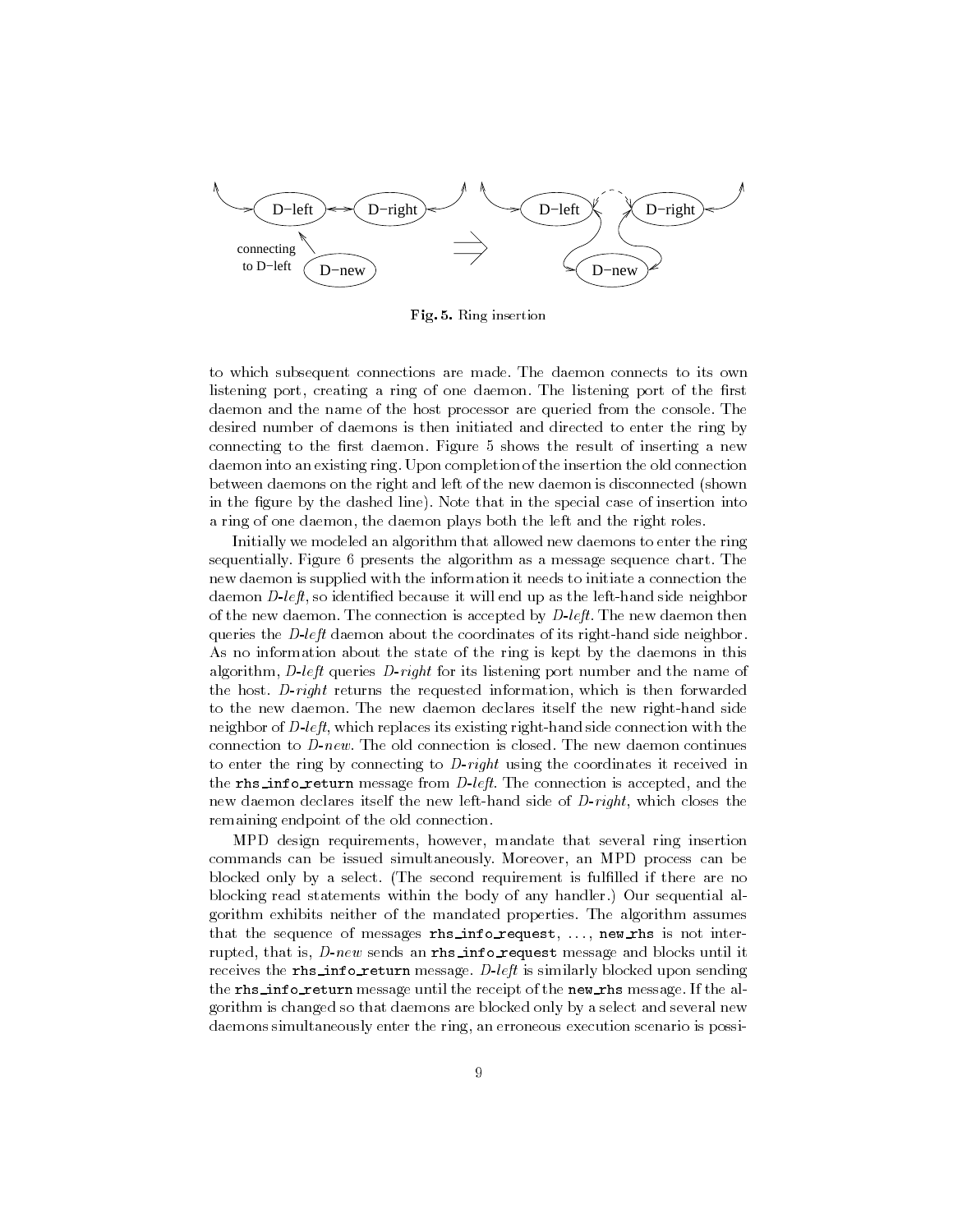

Fig. 6. Sequential ring insertion algorithm

ble. The error occurs when two daemons attempt to simultaneously enter a ring of more than one daemon. The initial connection is made by both new daemons to the same daemon in the ring. Then both daemons issue an rhs\_info\_request. If the processing of the resulting messages is interleaved, both new processes are told to connect their right-hand side to the same daemon. A ring will not be established in this case. In the correct algorithm, one of the new processes should connect its right-hand side to the other new daemon, which should connect its right-hand side to the existing daemon. The algorithm is fixed by storing on each daemon the coordinates of its right-hand side neighbor. Doing so makes unnecessary the series of messages to request and return this information to the new daemon.

This error was discovered during simulations of the PROMELA model within SPIN. The experience was important not only because SPIN helped us find an error but also because Spin helped us to do so very quickly. This experience leads us to believe that the tool will become invaluable in future development efforts both for verication and for rapid prototyping and testing of new algorithms.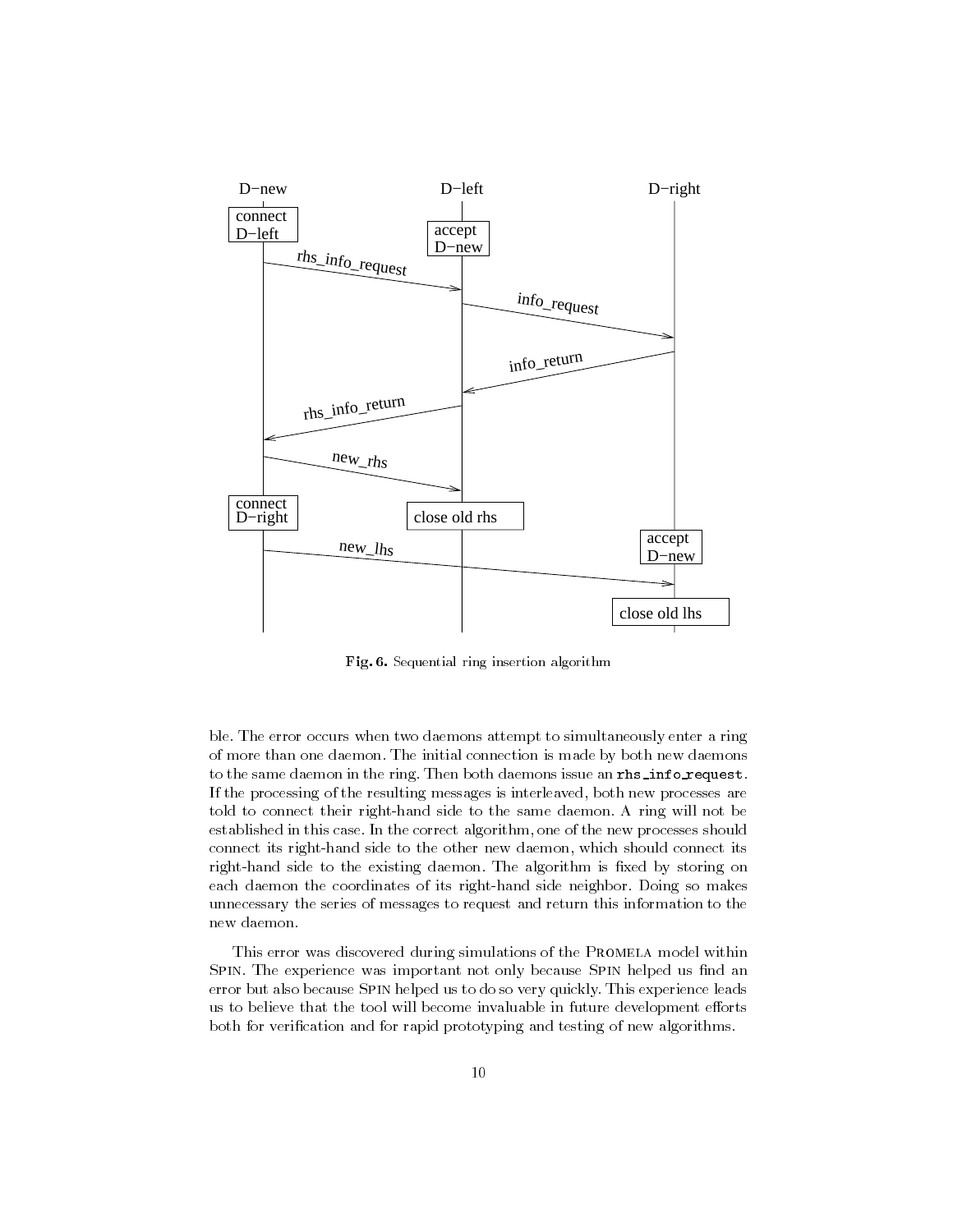### 3.2 Early Problems with Modeling and Verification

Our early models were naive because of our inexperience and our attempts to match the model too closely to C code. Including an explicit model of the operating system for socket handling led to extreme state space explosion while requiring a long state vector size. After examining the literature on pragmatic use of SPIN [3, 13], we developed much leaner models. In optimizing our original explicit models we tried to find a level of abstraction that preserved the correlation of the PROMELA model to the eventual  $C$  code while keeping verification feasible.

# 4 Verication of MPD Algorithms

An MPD daemon ring is a dynamic structure: new processes may enter the ring at any time, and existing processes or their host processors may crash or may shut down in an orderly fashion. We modeled and veried algorithms for ring creation and ring recovery after a single process/processor crash. The majority of MPD algorithms reside in the managers. We modeled and verified a barrier algorithm, an example of a manager-level functionality, which ensures that all clients reach a certain point in the execution of a parallel job before any client is allowed to proceed further.

All verication runs were conducted on a 933 MHz Pentium III processor with 970 MB of usable RAM. We used default XSPIN settings for all verification attempts, except when we increased the memory limit to allow the search to complete. In cases where verication did not complete with default parameters within physical memory limits, verification with compression (-DCOLLAPSE compile-time directive) was performed. Such experiments are identied by an asterisk.

### 4.1 Ring Establishment Algorithm

Figure 7 shows a message-sequence chart representation of an algorithm that allows parallel insertion of daemons into the ring. A minor difference between this algorithm and the ring establishment algorithm described in Section 3 (Figure 6) is that the new rhs message is sent before the coordinates of  $D$ -right are supplied to  $D$ -new via the message reconnect rhs. The major difference is that in this algorithm each daemon records and maintains the identities (listening port number and the host name) of the two daemons located to its right. Strictly speaking, only the identity of the immediate right-hand side neighbor is needed to establish the ring. To recover from an unexpected crash of a daemon, however, the identity of the second right-hand side neighbor (rhs2) must be known as well. The algorithm involves sending a message of type rhs2info, to communicate this information to the appropriate daemon. This operation is not shown in the figure. In a small ring (fewer than three daemons) or when a ring is being created, special case logic ensures that appropriate information is forwarded to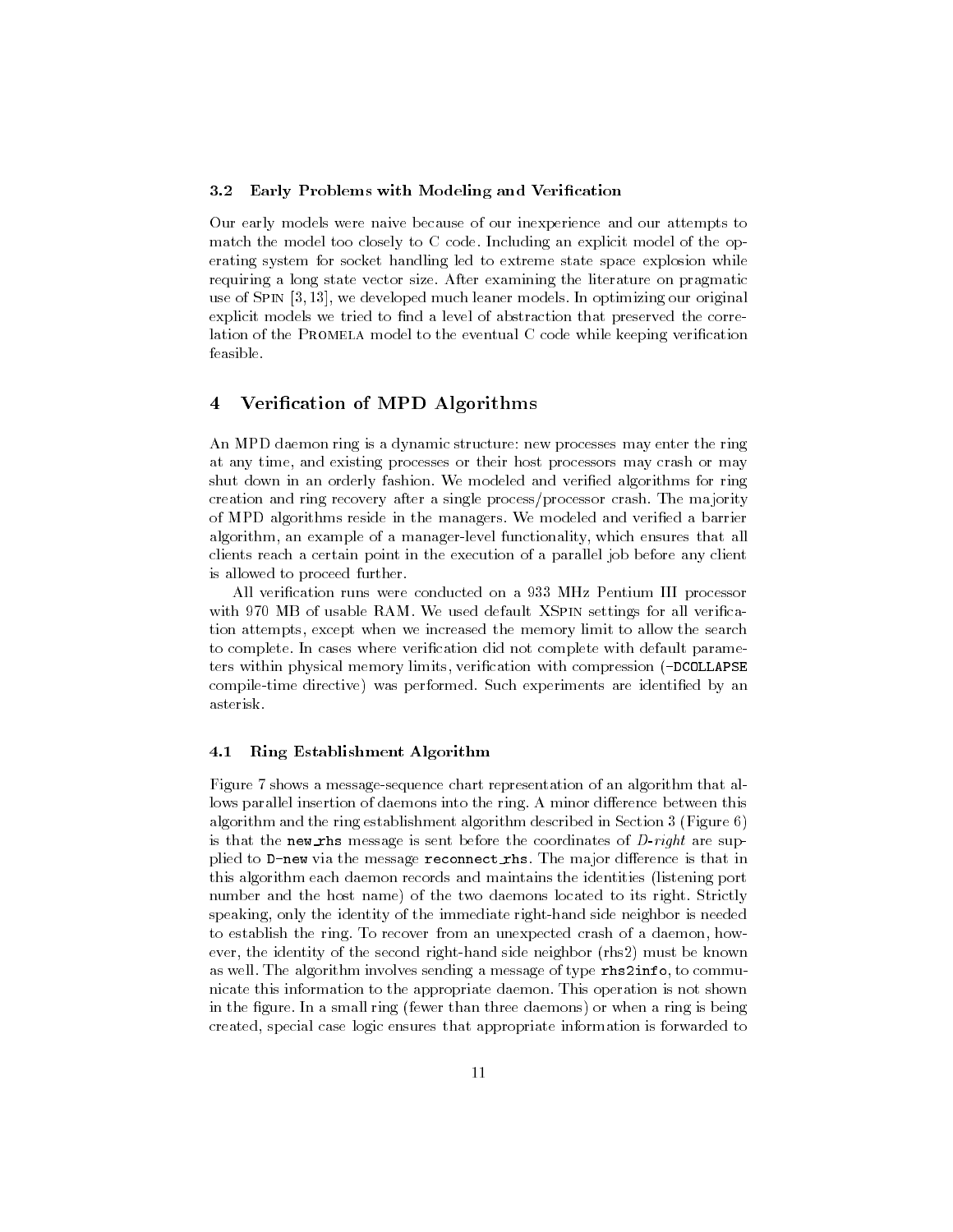

Fig. 7. Parallel ring insertion algorithm

the correct daemon. In the general case, upon receipt of the new rhs message  $D$ left sends the rhs2info message, in a counterclockwise direction along the ring, to its left-hand side neighbor, indicating that it has a new rhs2, namely, D-new. In addition, upon receipt of the new lhs message,  $D$ -right sends the rhs2info message along the ring, also in a counterclockwise direction, to  $D$ -new. The rhs2 neighbor of  $D$ -new is the right-hand side neighbor of  $D$ -right.

The algorithm was modeled by using the three-tiered approach described above. To check whether the algorithm is correct, we verify that the resulting system topology, which is implicit in the socket descriptor structures array, is in fact a ring of the correct size. In addition, we check that the state information (identities of the two neighbors to the right) agrees with the information in the socket descriptor structures array. These two checks are performed when the ring establishment algorithm is completed, which in reality corresponds to all daemons entering an idle state. In the Promela model this corresponds to a timeout. A properly connected ring manifests itself in successfully supporting operation of daemon-level algorithms. In fact, MPD designers and users test whether the ring was established successfully by executing one of such algorithms and examining its results. The algorithm, invoked by mpitrace, reports the identities of all daemons and their position in the ring. To convince our "customers" (i.e., MPD designers) that the Promela model of the ring establishment algorithm is correct, we also verify that upon its completion, the trace algorithm terminates after having visited every daemon in the ring. The trace algorithm is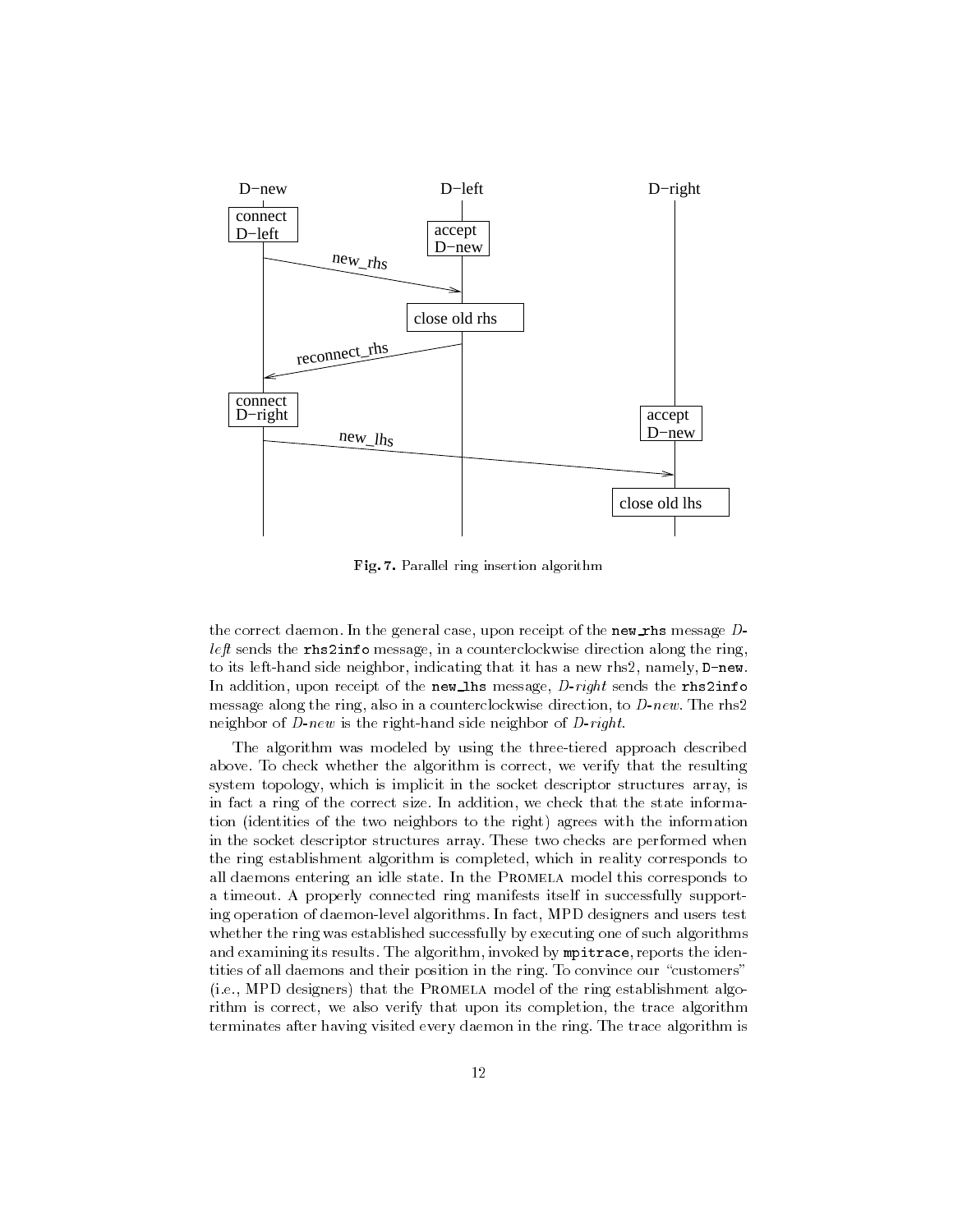| Correctness Model Time Memory Vector Size |                |              |      |        | States              | Search |
|-------------------------------------------|----------------|--------------|------|--------|---------------------|--------|
| Property                                  | Size           | $\mathbf{s}$ | (MB) | (byte) | Stored/Matched      | Depth  |
| State                                     |                | 0.00         | 2.5  | 40     | 10/0                | 9      |
|                                           | $\overline{2}$ | 0.00         | 2.5  | 92     | 44/23               | 21     |
|                                           | 3              | 0.05         | 3.0  | 136    | 4304/5278           | 44     |
|                                           | 4              | 105.35       | 768  | 224    | $3.83e+06/7.97e+06$ | 115    |
| Trace                                     |                | 0.00         | 2.5  | 40     | 14/0                | 13     |
|                                           | $\overline{2}$ | 0.00         | 2.5  | 92     | 56/27               | 29     |
|                                           | 3              | 0.80         | 3.3  | 136    | 5743/6718           | 58     |
|                                           | $4*$           | 159.33       | 173  | 224    | $4.57e+06/9.28e+06$ | 115    |

Table 1. Verification statistics for the ring establishment algorithm

implemented both in MPD and in our model by sending two kinds of messages along the ring, which leads to an increase in the number of states that have to be examined during a verification attempt. For this reason, on a model of a given size, verification of the successful trace completion is more expensive, in terms of time and memory, than verication of ring topology and state information.

Statistics for the verification of the ring algorithm are presented in Table 1. The first portion of the table reports on the verification of state of the ring properties, that is, the information in the socket description structures array and the recorded identities of the two right-hand side neighbor of each daemon. The second portion of the table presents statistics on verification of a successful trace after ring establishment. The algorithm was veried for models comprising up to four daemons, as indicated in the second column of the table.

We were unable to exhaustively verify the algorithm on models with five or more daemons. Because of dramatic state space explosion and large state vectors, verification attempts for these models ran out of 970 MB of memory, and using the compression and graph encoding techniques (-DCOLLAPSE and -DMA=n compile-time directives) still did not enable the search to complete. When we applied predicate abstraction techniques to model the ring establishment algorithm, verification succeeded for models with only up to eight daemons. However, the desired correlation of the PROMELA model to the C/Python code was lost, as was the ability to perform meaningful simulations. As shown below in verification statistics of other MPD algorithms that we have modeled and veried, the rapid increase in the number of states for relatively small models occurs only for the ring establishment algorithm and is due in large part to its properties.

Since the daemons enter the ring in parallel, there are many possible interleavings of their execution leading to many possible ring configurations. In general, given  $n$  daemons, there are  $n!$  resulting ring configurations. Moreover, a daemon enters the ring in two steps: first it connects its left-hand side, then its right-hand side, which in turn increases the number of possible interleavings. An increase in model size also leads to an increase in the number of sockets/fds that are manipulated. Since every connection consists of two sockets, there is a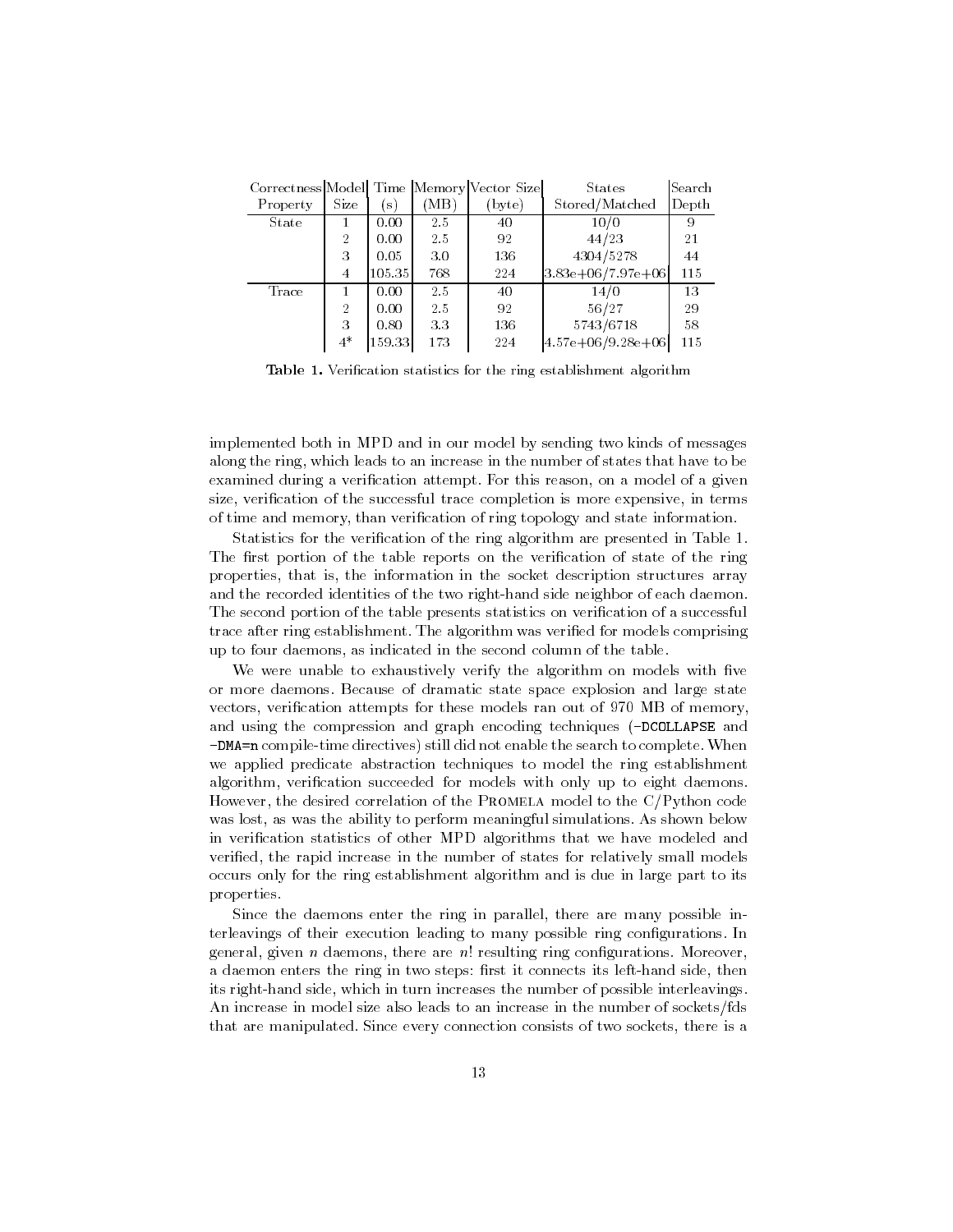minimum of  $2n$  sockets in a ring of n daemons. However, as the ring is being created, additional sockets are required because there are execution sequences in which allocation of a new socket occurs *before* deallocation of a socket belonging to a connection whose other end has been closed. Finally, an increase in model size leads to an increase of the buffer size of the communication channels. Recall that when a new daemon enters the ring, a rhs2info message is sent along the ring in a counterclockwise direction to a daemon located two positions to the left of the new daemon. Therefore, in a general case, for <sup>n</sup> new daemons inserted into the ring, <sup>n</sup> rhs2info messages are sent. Some execution sequences result in all  $n$  messages accumulating on a single communication channels. Therefore, the buffer size is equal to the number of daemons.

The fact that verification succeeds only on small models needs to be put in perspective. On one hand, a running MPD typically consists of several tens or hundred of processes. Therefore, given the current technology, we cannot completely verify MPD algorithms for every possible system size and topology. On the other hand, prior experience with debugging of the MPD code suggests that even the most difficult errors manifest themselves in systems of just a few (four to ten) processes. Therefore, the models of MPD algorithms as the current level of abstraction allow us to perform verification of some algorithms on models of satisfactory size. For other algorithms, such as the ring establishment algorithm, a slightly more abstract model or a more efficient socket library will enable verification to complete on models of sufficient size.

#### $4.2$ Recovery from a Single Nondeterministic Failure

The ring recovery algorithm works as follows. When a daemon in a properly established ring fails, the operating system on its host processor will close all sockets that belonged to it, so the neighbors of the failed daemon will see that the sockets on their opposite end of their connection to the daemon were closed. Of course, sockets may be closed for legitimate reasons as well, but the suite of MPD algorithms is designed in suchaway that a closed socket on the right-hand side connection in the ring, without any advance notification that a controlled shutdown or disconnection will take place, signifies an unintended failure and places the burden of recovery on the remaining members of the ring. In the algorithm, the left-hand side neighbor reinstates the ring by establishing a connection to the right-hand side neighbor of the failed ring. The identities of the two right-hand side neighbors must be updated for all affected daemons.

In our model of the algorithm the initial ring is hard-coded. One daemon is directed to fail, although we do not specify which one should do so. The recovery procedure is then initiated. The model algorithm was veried against the three correctness properties of a properly established ring, as discussed above. Table 2 shows statistics of the verification attempts.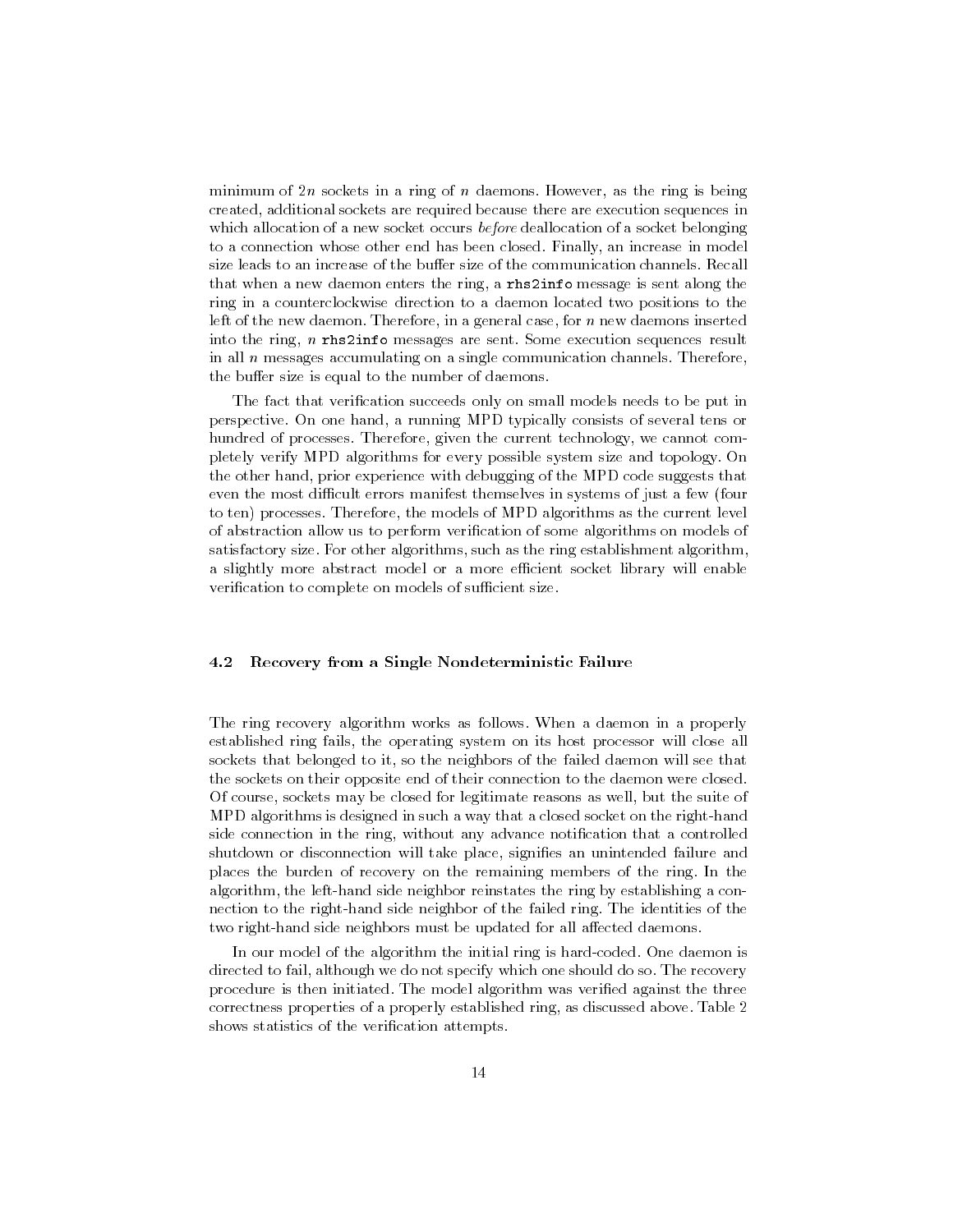| Correctness Model |                | Time          |       | Memory Vector Size | <b>States</b>           | Search |
|-------------------|----------------|---------------|-------|--------------------|-------------------------|--------|
| Property          | Size           | $\mathbf{s})$ | (MB)  | (byte)             | Stored/Matched          | Depth  |
| State             | $\overline{2}$ | 0.00          | 2.5   | 96                 | 52/2                    | 34     |
|                   | 3              | 0.00          | 2.5   | 116                | 266/141                 | 56     |
|                   | $\overline{4}$ | 0.01          | 2.6   | 180                | 1073/1288               | 73     |
|                   | 5              | 0.10          | 3.4   | 216                | 4276/7985               | 90     |
|                   | 6              | 0.60          | 7.0   | 304                | 16323/41086             | 107    |
|                   | $\overline{7}$ | 2.97          | 23.1  | 352                | 59822/189011            | 124    |
|                   | 8              | 15.79         | 91.9  | 464                | 212205/806732           | 141    |
|                   | 9              | 69.70         | 376.0 | 520                | 734040/3.26e+06         | 158    |
|                   | $10*$          | 243.08        | 71.8  | 656                | $2.49e + 06/1.27e + 07$ | 175    |
|                   | $11*$          | 1054.09       | 235.9 | 720                | $8.32e + 06/4.78e + 07$ | 192    |
|                   | $12*$          | 5340.19       | 772.6 | 876                | $2.75e+07/1.76e+08$     | 209    |
| Trace             | $\overline{2}$ | 0.00          | 2.5   | 96                 | 64/2                    | 38     |
|                   | 3              | 0.01          | 2.5   | 116                | 326/161                 | 64     |
|                   | $\overline{4}$ | 0.02          | 2.7   | 176                | 1433/1648               | 87     |
|                   | 5              | 0.17          | 4.0   | 216                | 6992/12801              | 112    |
|                   | 6              | 1.46          | 13.1  | 304                | 38755/98302             | 139    |
|                   | $\overline{7}$ | 13.74         | 89.7  | 352                | 253322/832511           | 168    |
|                   | 8              | 163.39        | 814.1 | 464                | $1.93e+06/7.83e+06$     | 199    |
|                   | $9*$           | 1919.94       | 502.5 | 520                | $1.62e+07/7.85e+07$     | 232    |

Table 2. Verification statistics for the ring recovery algorithm

# 4.3 Manager-Level Barrier Algorithm

Parallel programs frequently rely on a *barrier* mechanism to ensure that all processes of the job reach a certain point (complete initialization, for example) before any are allowed to proceed further. Parallel jobs, that is, programs running on the clients, rely on the manager processes to implement the barrier service. The algorithm proceeds as follows. A manager process is designated as the leader of the algorithm and is given a rank of 0. When the leader reads a request from its client to provide the barrier service, it sends a message barrier in to its right-hand side neighbor in the ring. When a non-leader manager receives the barrier in message, it behavior is determined by whether its client has already request the barrier service. If the client has done so, the manager forwards the message to the right-hand side manager. Otherwise, it holds the barrier in message until the request from the client arrives. While the barrier in message is held, a bit variable holding barrier in is set. Once the barrier in message traverses the entire manager ring and arrives back in the leader, meaning that each client has reached the barrier and notified its manager, the leader sends a barrier out message around the ring. When a manager receives the barrier out message, it noties its client to proceed past the barrier. The leader can be either the first or the last manager to allow its client to proceed.

We modeled the algorithm on top of the socket library. A ring of managers is hard-coded in the beginning, and a manager with pid of 0 is designated as the leader. There is no need to model the clients explicitly; thus the communication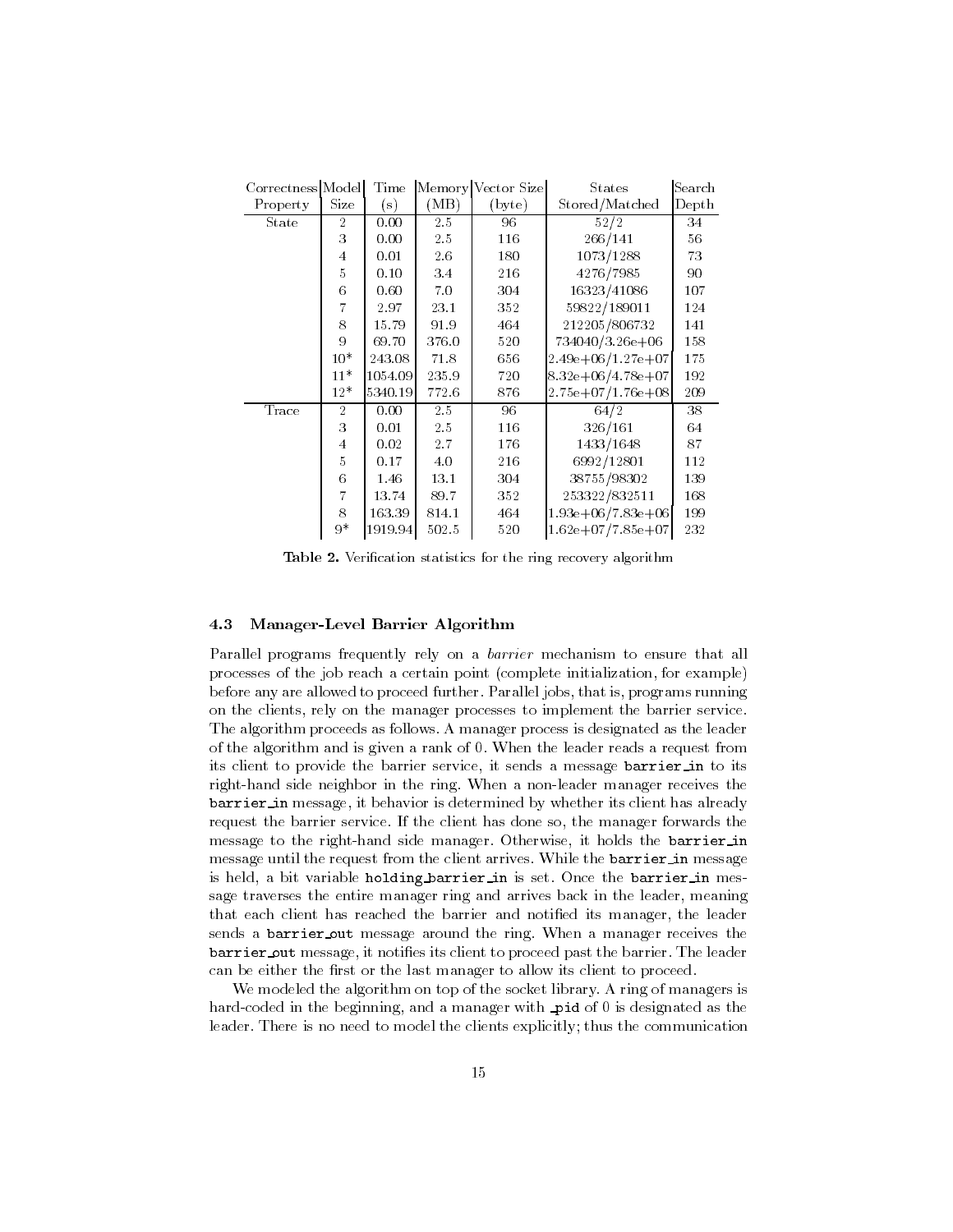| Model          | Time           |       | Memory Vector Size | <b>States</b>           | Search |
|----------------|----------------|-------|--------------------|-------------------------|--------|
| Size           | $(\mathbf{s})$ | `MB)  | (byte)             | Stored/Matched          | Depth  |
| 1              | 0.00           | 2.5   | 40                 | 20/4                    | 14     |
| $\overline{2}$ | 0.00           | 2.5   | 60                 | 47/24                   | 21     |
| 3              | 0.00           | 2.5   | 84                 | 118/118                 | 29     |
| 4              | 0.00           | 2.5   | 108                | 321/506                 | 37     |
| 5              | 0.01           | 2.6   | 128                | 920/1992                | 45     |
| 6              | 0.04           | 2.8   | 152                | 2707/7420               | 53     |
| $\overline{7}$ | 0.18           | 3.8   | 172                | 8058/26618              | 61     |
| 8              | 0.73           | 7.2   | 196                | 24101/92958             | 69     |
| 9              | 2.42           | 18.1  | 220                | 72220/318220            | 77     |
| 10             | 9.73           | 54.6  | 244                | $216567/1.07e+06$       | 85     |
| 11             | 35.03          | 168.8 | 264                | 649598/3.57e+06         | 93     |
| 12             | 127.97         | 549.2 | 288                | $1.95e+06/1.18e+07$     | 101    |
| $13*$          | 759.23         | 192.9 | 308                | $5.85e + 06/3.85e + 07$ | 109    |
| $14*$          | 3050.96        | 571.3 | 332                | $1.75e+07/1.25e+08$     | 117    |

Table 3. Verification statistics for the barrier algorithm

with them is represented by two bits per manager. One bit designates that a request for a barrier service has been received by the manager. The other bit, client barrier out, designates that the manager notified the client to proceed past the barrier. Global arrays of bits were defined, using the bit-array implementation by Ruys [13], to store these values. A constant ALL BITS corresponds to a value of the bit array where an element was set for every manager in the ring.

We verified two correctness conditions about the algorithm. First, at the end of the algorithm, all clients must have been told to proceed past the barrier:

```
timeout \rightarrow assert(client barrier out == ALL_BITS)
```
The second condition is an invariant: no client is allowed to proceed until all clients have reached the barrier and all managers have released the barrier in message:

```
assert((client_barrier_out == 0) ||
       ((client_barrier_in == ALL_BITS)
        && (holding barrier in == 0)))
```
Table 3 shows statistics for verification of the barrier algorithm. We were able to exhaustively verify models with up to fourteen managers.

# 5 Summary and Future Plans

We described here our first experiences in applying the SPIN-based approach to verification of a parallel process management system called MPD. We settled on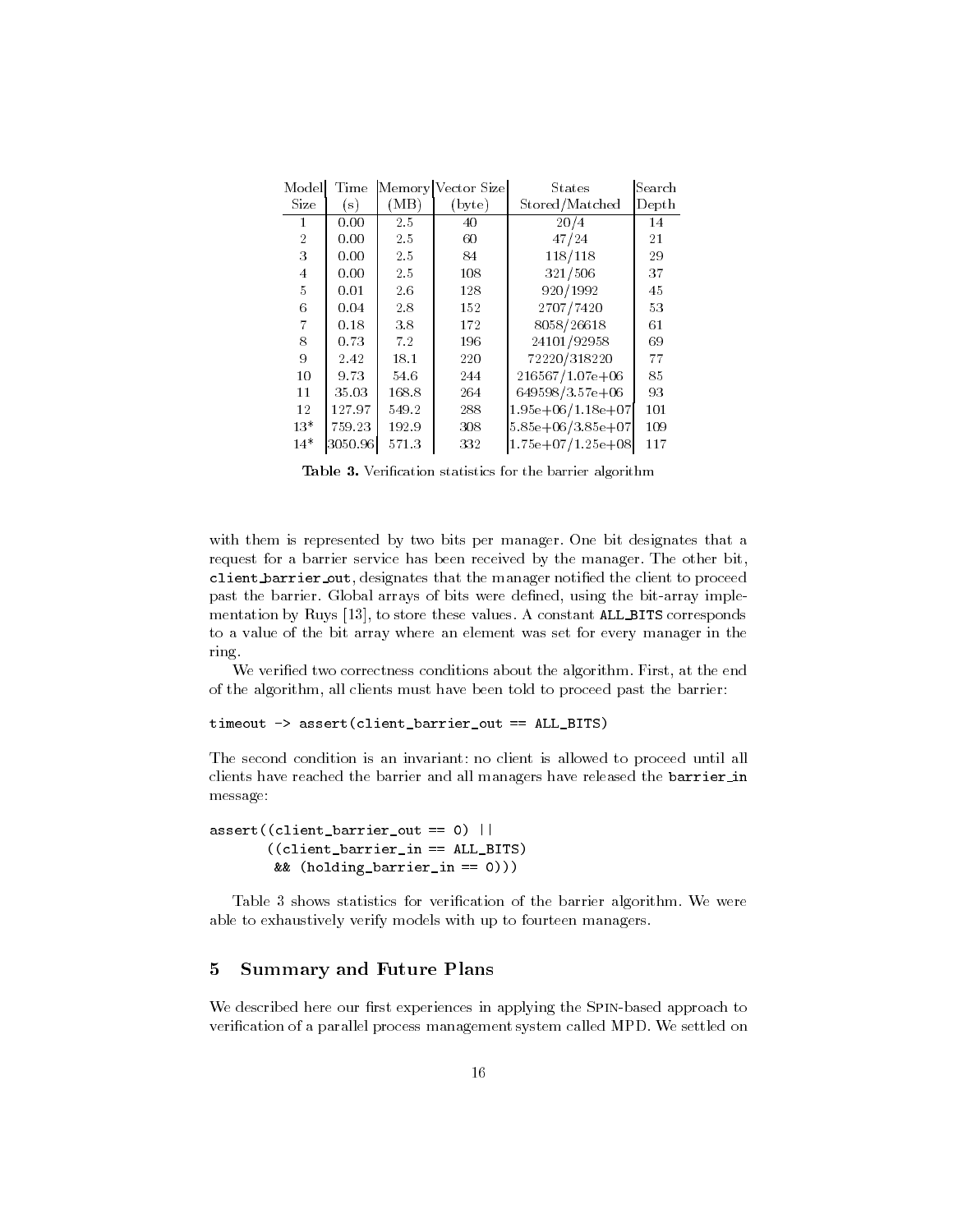a three-tier architecture for the models in order to maintain the correlation to the eventual code of the MPD system and to enforce modularity of the model. The bottom layer of the architecture consists of a Promela model of operations on Unix sockets. We encountered some early difficulties in the verification attempts. Specifically, for the ring establishment algorithm, exhaustive verification can be completed only on models with up to four daemons. However, we were able to exhaustively verify larger models of other algorithms.

Based on our experiences, we believe that design and development of algorithms for MPD and similar systems can benefit greatly from application of the Spin-based software verication methods. Spin's simulation capability allows for rapid prototyping of new algorithms. Since even the most difficult errors can be discovered on models comprising only a few processes, the verification engine of SPIN enables us to verify the algorithms on models that are sufficiently large for our purposes.

A long-term goal of this project is to model and verify MPD algorithms and then translate them into C or another programming language, while preserving the veried properties. Ideally, translation should be automated. To allow this to happen, the Promela model must not be overly abstract. Figure 8 shows a PROMELA model and a C implementation of a portion of the barrier algorithm, in which a barrier in message is received and processed by a manager. Automated translation certainly appears feasible for this level of abstraction of the Promela model. Notice the one-to-one correspondence between the control structures of the two segments. There is further correspondence between PROMELA and C for checking and setting of boolean variables (lines p.3,c.2 and p.15,c.13). The code for message assembly (lines p.6,c.4 and p.10,c.12) matches as follows. A PROMELA macro make barrier out msg corresponds in C to writing a string, containing a barrier out command, to a buffer. In the PROMELA model, before a message can be written to a buffer, the corresponding fd must be found using functions find right or find left. In the C code, the buffer is written to a file descriptor correspondingly referenced by rhs\_idx or lhs\_idx. Therefore, the two PROMELA lines p.6-7 match a single C line c.5.

Of course, not all models will lend themselves well to verication at this level of abstraction, as verication of the ring establishment algorithm demonstrated. But, models of the MPD algorithms should fall into just a few different classes with respect to the level of abstraction, and a separate mapping can be defined for each such level to enable the PROMELA-to-C translation.

We will continue to model and verify individual MPD algorithms. They include the daemon-level functionality for controlled shutdown of a portion of the ring and subsequent ring reestablishment, as well as various manager-level algorithms, such as the handling of the parallel input and output to the console. Correct interaction of these algorithms is also very important. Many things take place in parallel in a running MPD system. Daemons enter and leave the ring, as do managers, different client processes request different services from the managers, and several instances of the same algorithm may be executing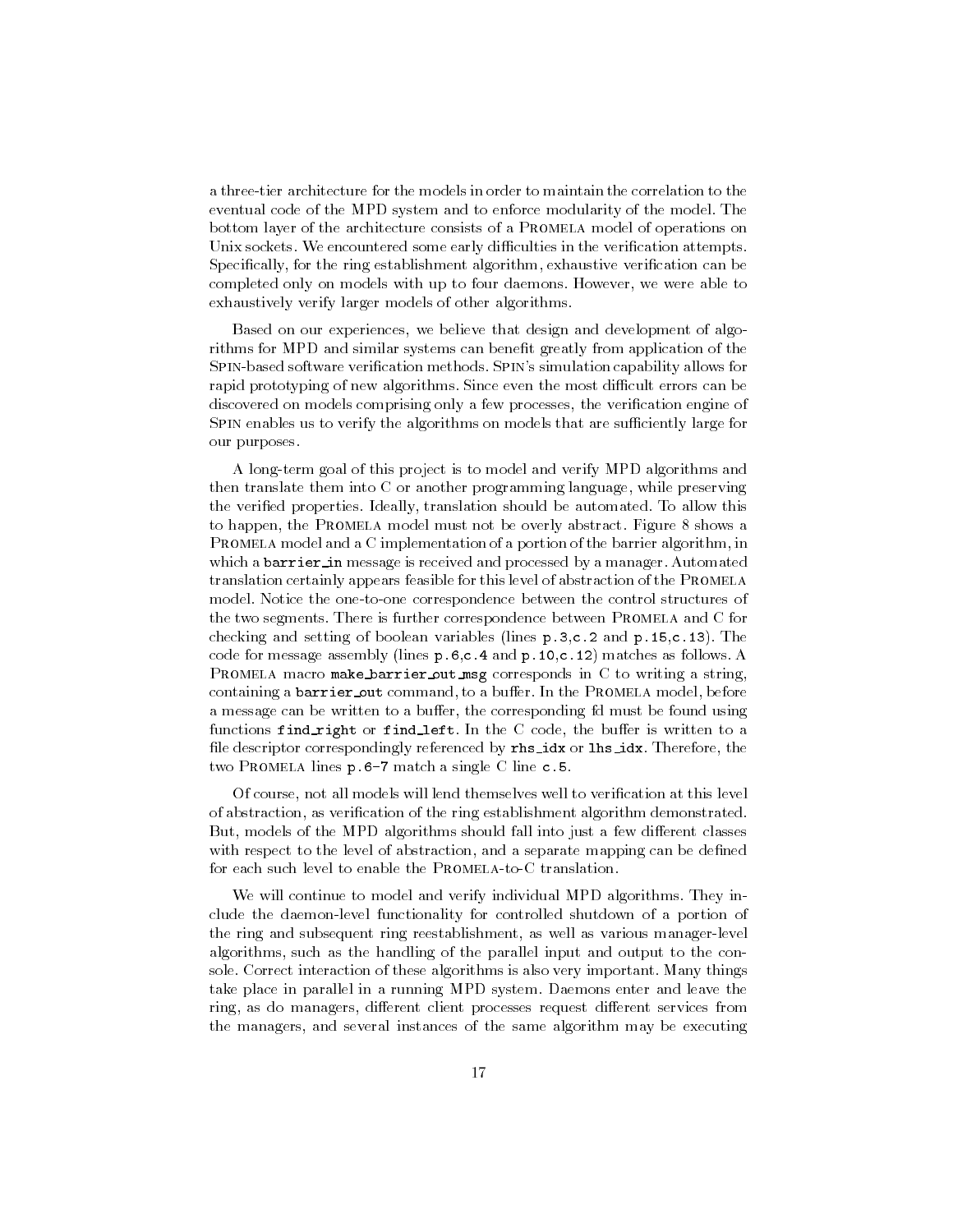```
p.1 :: (msg.cmd == barrier_in) ->
p.2 if
p.3 :: (IS_1(client_barrier_in,_pid)) ->
p.4 if
p.5 :: (_pid == 0) ->
p.6 make_barrier_out_msg;
p.7 find_right(fd,_pid);
p.8 write(fd,msg)
               :: else ->
p.9p.10 make_barrier_in_msg;
p.11 find_right(fd,_pid);
p.12 write(fd,msg)
p.13 fi
p.14 :: else ->
p.15 SET_1(holding_barrier_in,_pid)
p.16fi
          finds the contract of the contract of the contract of the contract of the contract of the contract of the contract of the contract of the contract of the contract of the contract of the contract of the contract of the cont
c.1 if ( strcmp( cmuval, "barrier_in" ) == 0 ) }
c.2 if ( client_barrier_in){
c.3if ( rank == 0 ) {
                    sprintf( buf,
c.4-1"cmd=barrier_out dest=anyone src=%s\n",myid );c.5 write_line( buf, rhs_idx );
c.6 }
c.7 else {
                   sprintf( buf,
\sim . \sim"cmd=barrier_in dest=anyone src=%s\n",origin ); write_line( buf, rhs_idx );
c.9c.10 }
c.11 }
c.12 else {
c.13 holding_barrier_in = 1;
c.14 }
c.15 }
```
Fig. 8. Portion of the PROMELA model and C implementation of the barrier algorithm

simultaneously. We hope to be able to reason formally about MPD models that consist of several related and interdependent algorithms.

The Promela implementation of the the Unix socket library as well as models of the MPD algorithms described in this paper are available at http://www.mcs.anl.gov/~matlin/spin-mpd.